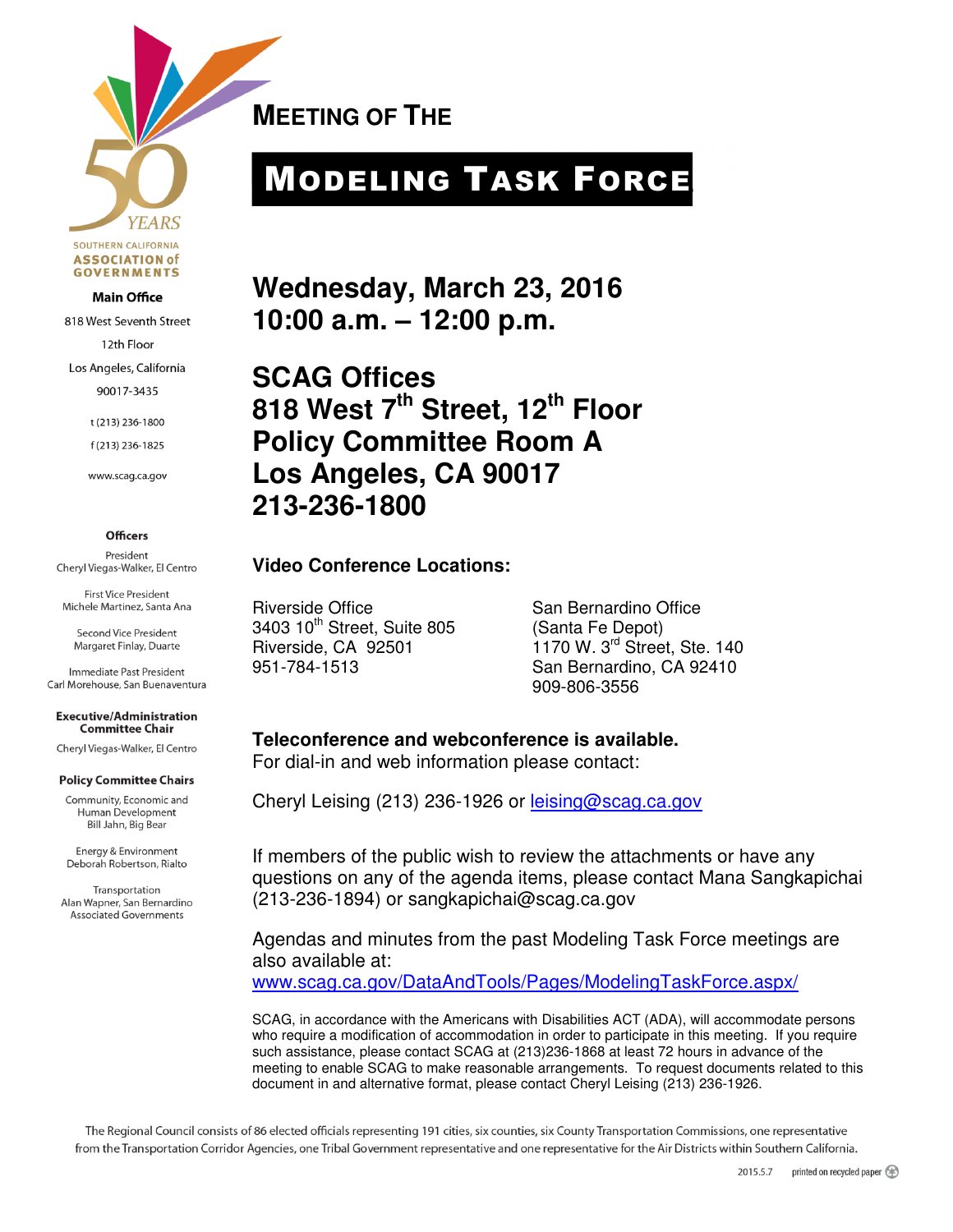### **AGENDA**

"Any item listed on the agenda (action or information) may be acted upon at the discretion of the Committee".

#### **1.0 CALL TO ORDER AND INTRODUCTIONS Tim Byrne**,

Chairperson

#### **2.0 PUBLIC COMMENT PERIOD**

Members of the public desiring to speak on an agenda item or items not on the agenda, but within the purview of this Task Force, must fill out and present a speaker's card to the Assistant prior to speaking. A speaker's card must be turned in before the meeting is called to order. Comments will be limited to three minutes. The Chair may limit the total time for comments to twenty (20) minutes.

#### **3.0 CONSENT CALENDAR**

### **4.0 ACTION ITEM**

#### **5.0 INFORMATION ITEMS**

#### **5.1 Updates on Subregional Modeling Programs Group Discussion,**

Discussion by MTF members – an opportunity for agencies to share the status of their current modeling projects and upcoming modeling priorities.

## 10 minutes

#### **5.2 California Statewide Travel Demand Model (CSTDM) Ron West,**

 **Cambridge Systematics** 30 Minutes

The California Statewide Travel Demand Model (CSTDM) is a multimodal, tour-based travel demand model that can forecast all types of travel as well as interregional trips. It incorporates statewide networks for roads, rail, bus, and air travel. It used the 2012 California Household Travel Survey, the 2010 U.S. Census and incorporated regional data and projects for zonal land use, employment, and population for model calibration and base year assignment.